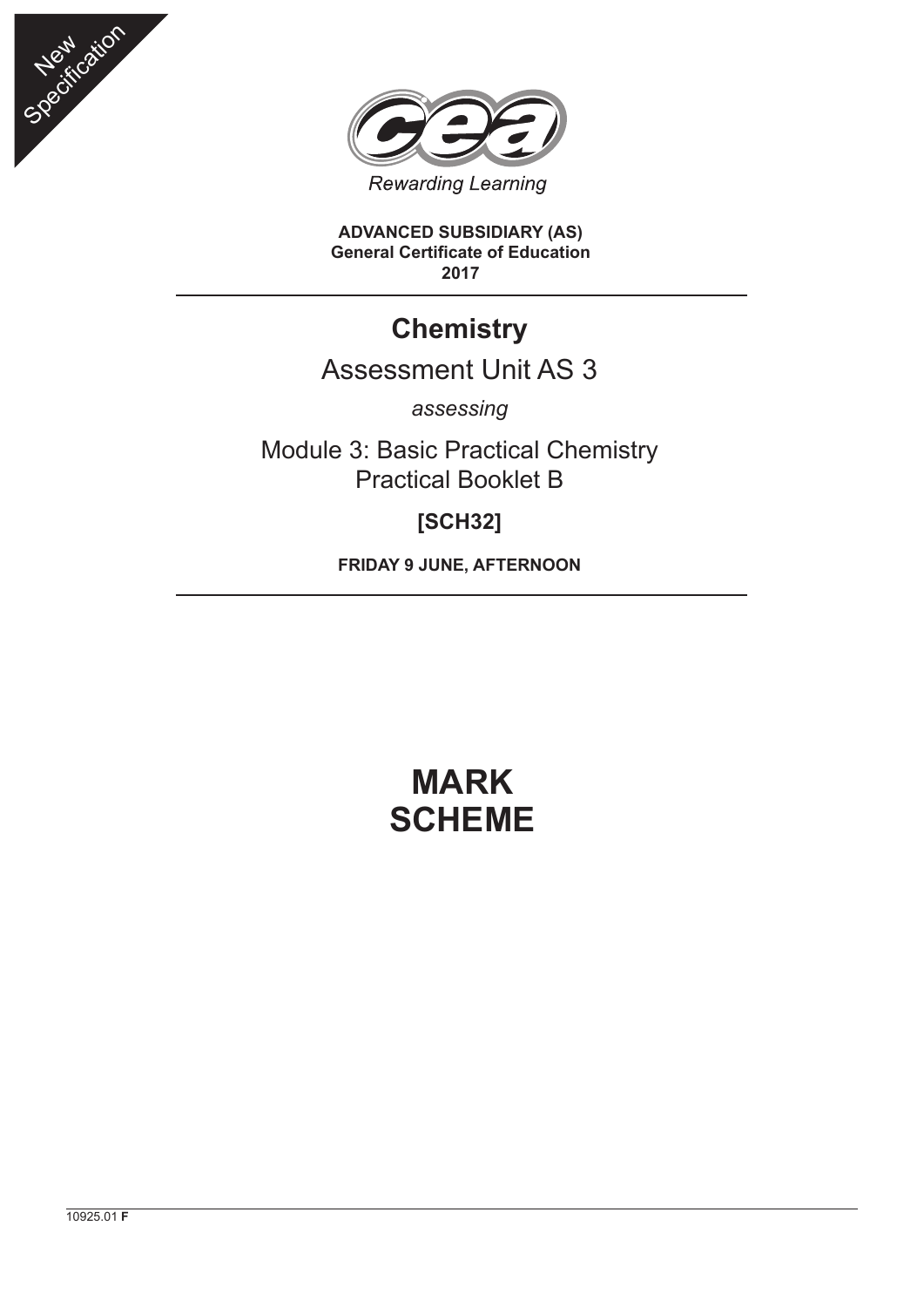**AVAILABLE MARKS 1 (a) (i)** Weigh 2.79 g of hydrated sodium carbonate in a named suitable container [1] Transfer to a beaker and add  $50-100 \text{ cm}^3$ /a suitable amount of deionised water and dissolve/stir until solid dissolves [1] Transfer to a  $250.0 \text{ cm}^3$  volumetric flask with washings [1] Add deionised water until the bottom of the meniscus lies upon the mark. Invert to mix [1] [4] **(ii)** Methyl orange [1] Yellow to red [2] [3] **(b)** 0.00225/2.25 × 10<sup>−</sup>3 mol 0.00225/2.25 × 10<sup>−</sup>3 mol 0.0225/2.25 × 10<sup>−</sup>2 mol 2.385 g  $2.79 - 2.385 = 0.405g$  $0.405/18 = 0.0225$  mol  $0.0225/0.0225 = 1$  [5] [−1] for each mistake **(c) (i)** lid crucible hydrated copper(II) sulfate  $\left|\left|\right|\right|$   $\left|\right|$  tripod Bunsen burner/heat pipeclay triangle Each mistake  $[-1]$  [3] **(ii)** Do not touch hot apparatus/allow to cool [1] **(iii)** Mass of hydrated copper(II) sulfate = 5.0 g Mass of water  $= 1.67$  g Percentage =  $1.67/5 \times 100 = 33.4\%$  [2] 18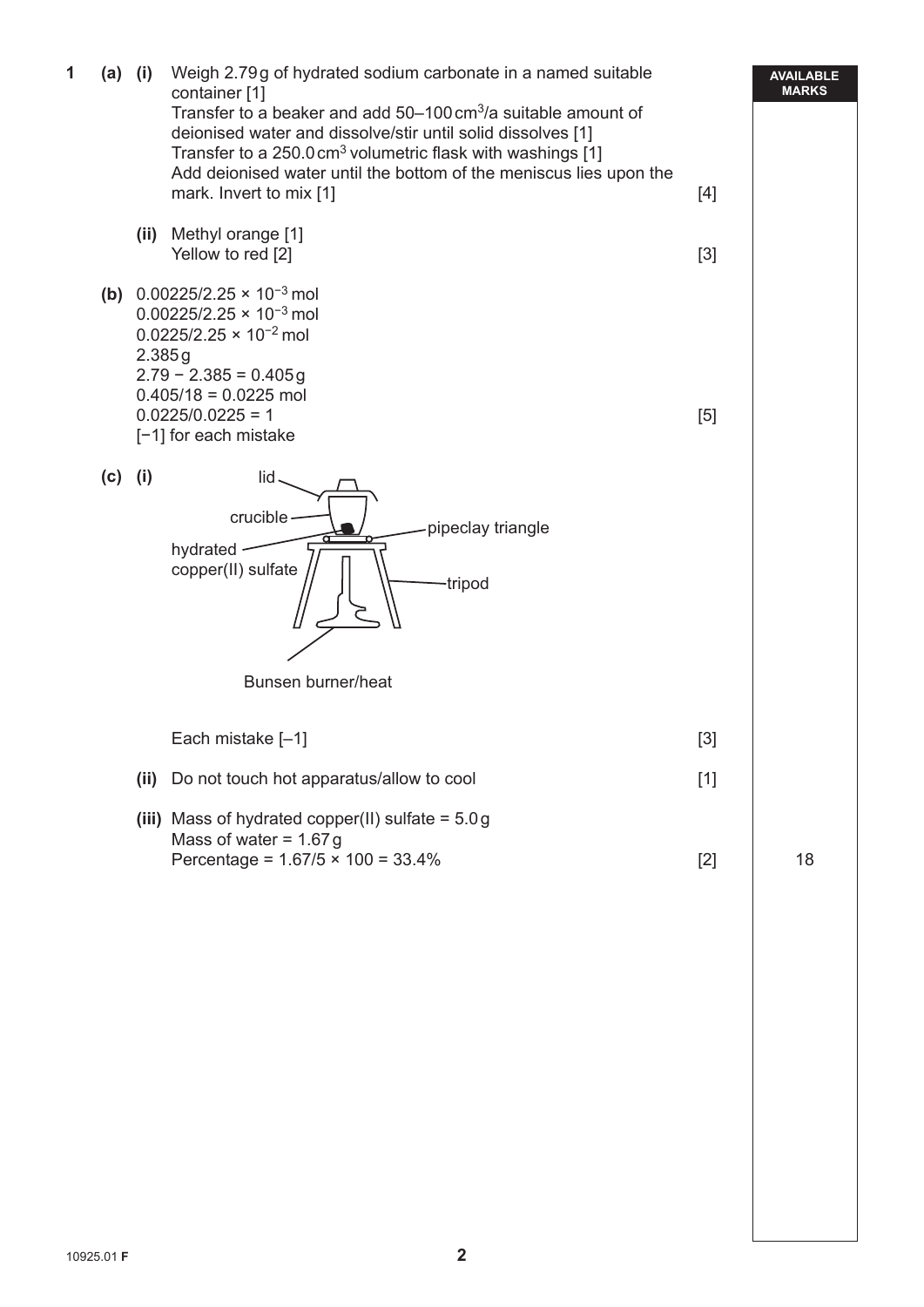| $\mathbf{2}$ | $(a)$ (i) | Repeated boiling and condensing of a (reaction) mixture                                                                                                                                                                                       | $[1]$ | <b>AVAILABLE</b><br><b>MARKS</b> |
|--------------|-----------|-----------------------------------------------------------------------------------------------------------------------------------------------------------------------------------------------------------------------------------------------|-------|----------------------------------|
|              |           | (ii) Place the distillate in a conical flask and add the anhydrous<br>sodium sulfate<br>Swirl until the liquid is clear/no longer cloudy<br>Decant/filter off the liquid                                                                      | $[3]$ |                                  |
|              |           | (b) mass of propan-2-ol = $11.5 \times 0.79 = 9.085g$<br>mol of propan-2-ol = $9.085/60 = 0.1514$<br>0.1514 mol of propan-2-ol gives 0.154 mol propanone<br>mol of propanone = $7.0/58 = 0.1207$<br>% yield = 0.1207/0.1514 × 100 = 79.72/80% | $[3]$ |                                  |
|              |           | (c) Peak between 3200-3600 $cm^{-1}$ due to $-OH$ [1] is absent from<br>spectrum of distillate [1]<br>Peak between 1650–1800 $cm^{-1}$ due to C=O [1] is present                                                                              | $[3]$ |                                  |
|              |           | (d) Propanoic acid would form                                                                                                                                                                                                                 | $[1]$ | 11                               |
|              |           |                                                                                                                                                                                                                                               |       |                                  |
| 3            | $(a)$ (i) | The enthalpy change when one mole of a substance is<br>completely burnt in oxygen under standard conditions                                                                                                                                   | $[2]$ |                                  |
|              |           | (ii) $C_3H_8O$ + 4.50 <sub>2</sub> $\rightarrow$ 3CO <sub>2</sub> + 4H <sub>2</sub> O<br>or $2C_3H_8O + 9O_2 \rightarrow 6CO_2 + 8H_2O$                                                                                                       | $[2]$ |                                  |
|              |           | (iii) Copper is a good conductor of heat/copper has a low (specific)<br>heat capacity/copper does not absorb much heat/reduce heat loss                                                                                                       | $[1]$ |                                  |
|              |           | (iv) To ensure the heat/energy/heat energy is (evenly) distributed<br>(throughout the water)                                                                                                                                                  | $[1]$ |                                  |
|              | $(b)$ (i) | $100 \times 4.2 \times 36 = 15120 \text{ J} = 15.12 \text{ kJ}$<br>$0.60 g = 0.60/60 = 0.01$ mol<br>enthalpy of combustion = $-15.12 \times 100 = -1512 \text{ kJ} \text{ mol}^{-1}$                                                          | $[3]$ |                                  |
|              |           | (ii) Heat loss (to surroundings)                                                                                                                                                                                                              | $[1]$ | 10                               |
| 4            |           | (a) Liquid A is polar, liquid B is non-polar. Polar liquid has dipoles which are<br>attracted to the charged rod                                                                                                                              | $[2]$ |                                  |
|              | (b)       | $\begin{array}{c}\n\delta^T \Pi \searrow \delta^- \\ \downarrow 0\n\end{array}$                                                                                                                                                               |       |                                  |
|              |           |                                                                                                                                                                                                                                               | $[1]$ | 3                                |
|              |           |                                                                                                                                                                                                                                               |       |                                  |
|              |           |                                                                                                                                                                                                                                               |       |                                  |
|              |           |                                                                                                                                                                                                                                               |       |                                  |